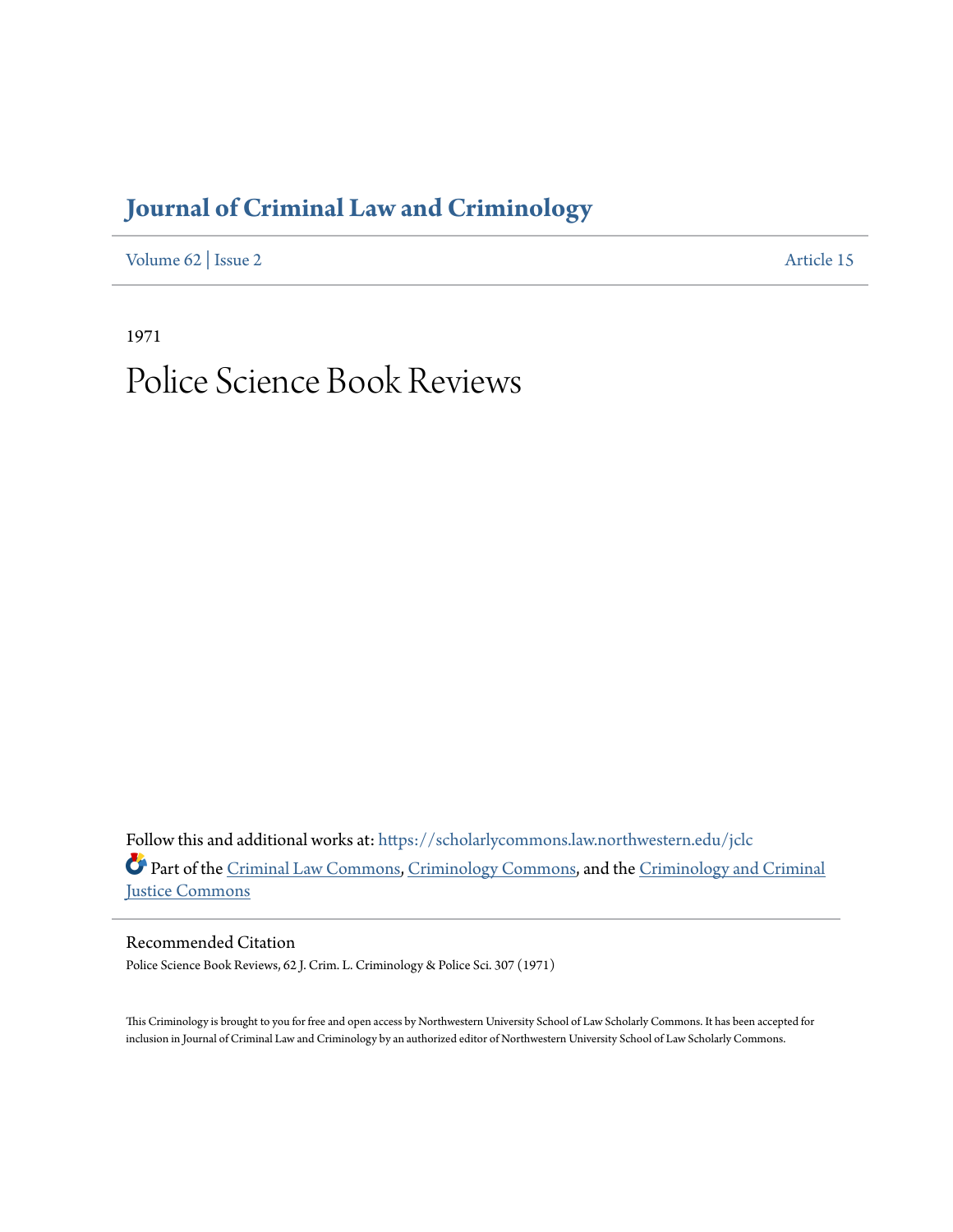307

of drugs in the liver can be of value for evaluating the severity of intoxication. The blood values often reflect levels after the maximum concentration has been passed. Kidney contains varying concentrations without significant trends. The drug concentrations in the urine are not directly related to the severity of the poisoning. A description of the analytical technique used by the authors is included. (AS)

Investigations of Routine Blood Alcohol Analyses Using an Automated Gas Chromatograph-G. Hauck and H. P. Terfloth, *Blutalkohol, 4:* 315- 317 (1970). Factors influencing the accuracy of routine blood alcohol analyses using an automated gas chromatograph Multifract F 40 were investigated. The influence of the temperature of the sample bath; the addition of sodium fluoride to the sample; variations in serum concentration in post-mortem blood; the inevitable errors in pipetting, and the errors of the calibrating curve were described. From the data presented by the authors, it seems that the standard deviation of routine analyses of blood samples were similar to routine analyses using the Widmark, Weyrich, or **ADH** (enzymatic) methods. The accuracy of the gas chromatographic methods can be further improved. (AS)

Sixth International Meeting in Forensic Sciences-Belfast, North Ireland, September 21- **26, 1952** will include sections on Pathology, Biology, Dentistry, Psychiatry, Jurisprudence, Toxicology, Chemistry, Questioned Documents, Firearms and Toolmarks, and Police Science. Interested persons should contact the Secretariat, 6th International Meeting of Forensic Sciences, Institute of Pathology, Grosvenor Road, Belfast BT12 **6B1,** Northern Ireland. There is a request for titles and summary of papers to be submitted prior to October **31, 1971.** (OH)

Fourth International Meeting in Questioned Documents-A continuation of the Triennial International Meetings in Questioned Documents is planned to be **held** as a section of the 6th International Meeting of Forensic Sciences, Belfast, North Ireland, September 21-26, **1972. All** questioned document examiners who are interested in presenting papers should submit titles as soon as possible to Professor Jacques Mathyer, Chairman Questioned Document Meeting, Universite de Lausanne, Institut de Police Scientifique et de Criminologie, Place du Chateau 3, 1005 Lausanne, Switzerland. (OH)

### **POLICE SCIENCE BOOK REVIEWS**

### Edited **by**

#### Melvin Gutterman\*

THE AMBIVALENT FORCE: PERSPECTIVES ON THE **POLICE. By** *Arthur Niederhoffer and Abraham Blumberg,* eds. Waltham, Massachusetts: Ginn and Company, **1970. Pp. 360.** \$7.95.

The importance of this book is something that may go unrecognized in many quarters, but this should not be the case with those concerned with and involved in the field of law enforcement. Niederhoffer and Blumberg have put together a

**\*** Professor of Law, Emory University, Atlanta, Georgia **30322.**

book of readings that is a must for the serious student of police work.

Perhaps the most significant aspect of this work is in the wide range of views, concepts, and theories set forth within its pages. As the authors note, "In the ghetto, on the campus, or wherever social protest is most threatening, the spotlight is on the police." Within the pages of *The Ambivalent Force: Perspectives on the Police* one finds selections covering virtually every aspect of the police function, including "Police Role and Career,"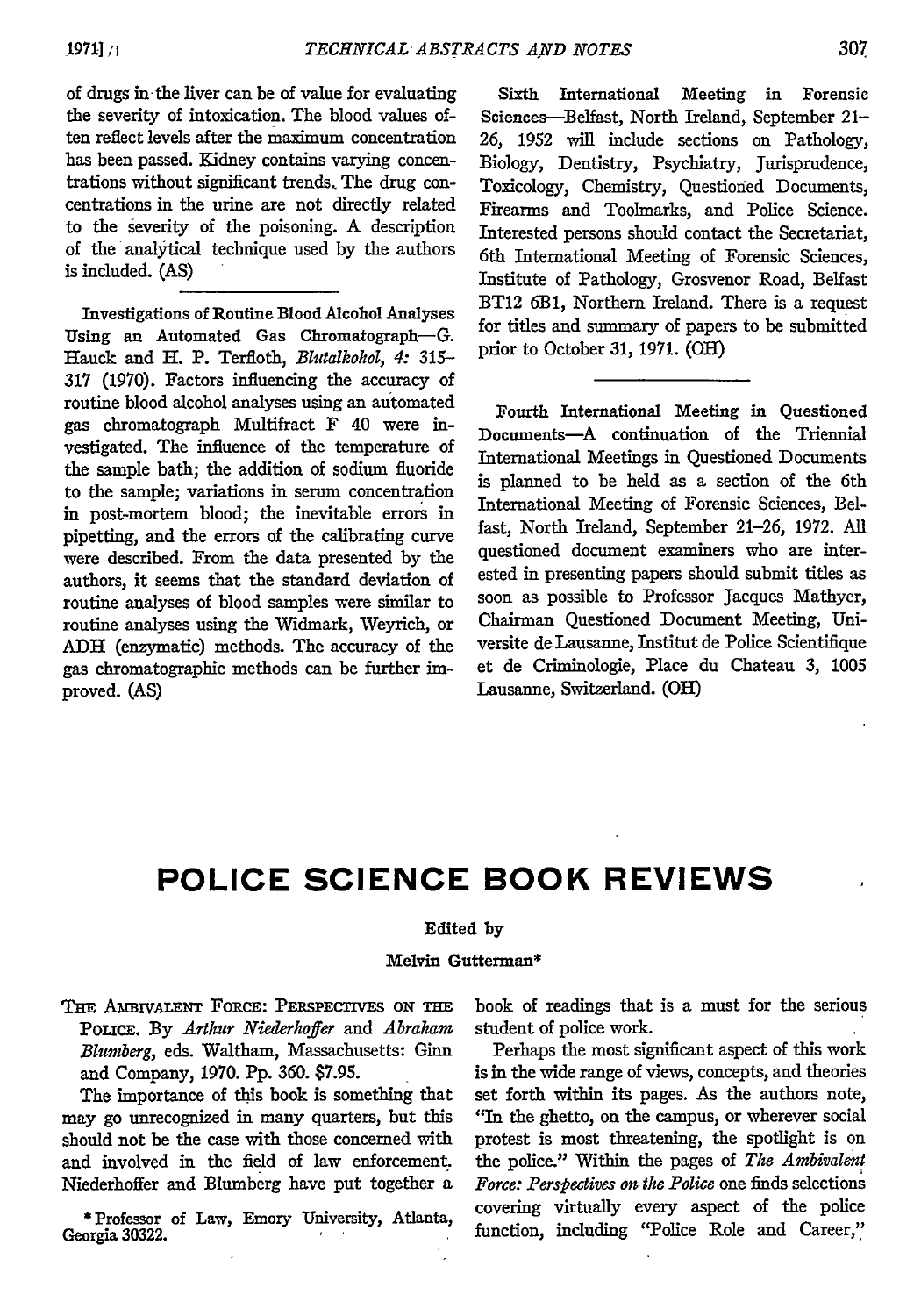"Police Organization and Control," "Police Values and Culture," "Police Discretion," "Police and Society," "Police and the Legal System," and "Critiques of the Police." The opening chapter deals with the Social and Historical Setting, and opens with a selection by the authors, who note:

For far too long the police as an occupational group have been out of the mainstream of society. This is due to more than the fact that the individual policemen find comfort in mutual support. The police simply have not been a part of the other institutional communities...

Contributors to the book include a variety of individuals: scholars, lawyers, judges, reporters, and a host of others who, at one time or another, have taken time to reflect upon police and policing. They include James Q. Wilson, Jerome Skolnick, William A. Westley, David Burnham, Charles Reich, Roy Wilkins, Richard Dougherty, Yale Kamisar, Albert Reiss, Jr., Bernard Locke, Alexander Smith, Nathan Goldman, and David J. Bordua. There are also excerpts from the *Task Force* Report: The *Police,* and the Supreme Court decision in *Terry vs. Ohio.* Even those familiar with literature on the police will find that many of the readings are new to them. The wide variety and unique approach ties together many of the selections that are well known, and offers them in a new light.

The book has a special significance for those new to the police field, as well as for educators in the rapidly developing field of police science. There is little doubt that it will find its way into the classrooms of many courses in this important academic area.

A book of readings must have a definite goal. The sparsity of literature in the field of criminal justice is not unknown, and all-too-often recent literature tends to be somewhat biased-either pro or con-where policing is concerned. *The Ambivalent Force* contains an objective admixture, and readers will find that, rather than supporting their biases, a panoply of views are presented. Some, no doubt, may argue that many of the authors appearing in the book are not "experts" in the field. Nevertheless, their contributions are important, and offer perceptions often voiced but rarely set down. The wide polemic surrounding law enforcement mandates an objective appraisal of various posits. Niederhoffer and Blumberg have opened the door.

RICHARD H. WARD Instructor of Criminal Justice John Jay College of Criminal Justice New York City, N.Y.

**FuNDAmENTALS oF TRAiniNG FOR** SEcURTY **OFFICERS.** By *John Donald Peel.* Springfield, Illinois: Charles C Thomas. **Pp.** 340, 1970. **\$10.50.**

The purpose of this book is well described in its subtitle: **"A** Comprehensive Guide to What You Should Be, Know, and Do to Have a Successful Career as a Private Patrolman or Security Officer." It is thus addressed to the level-of-execution security officer on the premise, which will usually be accurate, that he has been only minimally trained **if** at all.

Chapters are presented on: Introduction to a Profession; The Permit and the Promise; Duty, Discipline, and Deportment; Diligent and Faithful Patrol; Arrest and After; Criminal Law, Evidence, and Court Procedures; Weapons; Unruly Crowds; First Aid; and The Security Officer as Security Counsellor. There are appendices containing the Bill of Rights, Flag Etiquette, and a Physical Security Check List. There is also a useful Glossary and Index.

The book does what it sets out to do. It constitutes a valuable compendium of prescriptions and suggestions which will serve to orient and sophisticate the security officer who is expected to perform on the **job** with little or no training or previous experience. It meets a need in the field. It has both capabilities and limitations, the following summary of which are submitted as an illustrative rather than an exhaustive list.

Features worthy of commendation include: realistic understanding by the author and clear communication with the reader concerning the peculiar frustrations and hazards of the security officer's job; warnings regarding the limitations and possible transgressions of licenses; detailed prescriptions and commandments of both a positive and negative nature; emphasis on cooperation between security officers and law enforcement officials; appreciation of the security officer's responsibilities while off duty; a thought provoking although admittedly incomplete description of the security officer as security counsellor and educator; and some simple and practical suggestions concerning planning for civil disorders and similar emergencies. One of the stronger points of the book is that it does a good job of coping with the difficult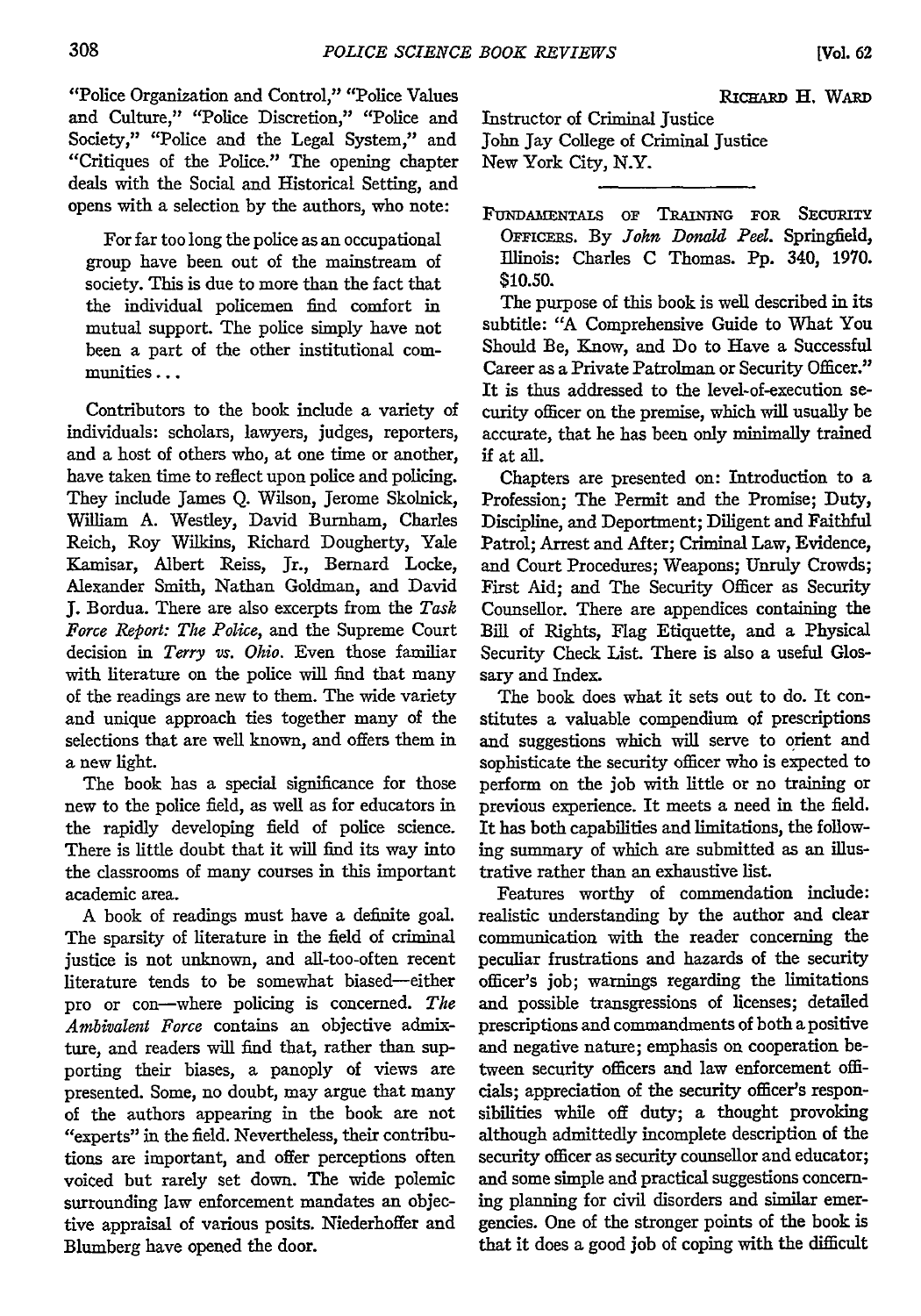problem of concentrating on common elements in the security officer's job in a wide variety of enterprises while still taking note of the differences. Also worthy of commendation **are** the realistic views of security officer compensation scales and the discussion of criteria for recruitment.

Limitations and defects which might be mentioned include: some repetition of obvious points; occasionally over-moralistic and heavy-handed adjurations; an apparent contemplation of supervision of the security officer **by** law enforcement authorities which would not be typical in very many jurisdictions; the usual typographical errors and slips in grammar which a more careful proofreading would have avoided; the use of the terminology of "war" in describing civil disorders which, although it may reflect the understandable frustrations and anger of the security officer caught in such a situation, is apt to be misunderstood in some quarters and possibly may contribute to inter-group tensions; and a discussion of the security officer's role in crowd control which seems to reflect some assumptions which will be the case in only the most extreme situations and may contribute to misunderstanding of less-than-extreme situations.

Points not treated but which would have made the book still more useful include: incorporation of findings and. references to the relatively few empirical studies and other writings bearing on requirements and performance criteria pertaining to the security officer's **job;** and a bibliography for further reading, particularly mentions of journals in the field of security administration and relevant publications of professional security associations.

This list of the defects or omissions should not cause us to lose sight of the book's utilities and virtues which are numerous. Although the book is written at an elementary level for the novice security officer, experienced security officers could also probably page through it to their benefit. The wife of a security officer friend of mine said that she read parts of it with profit in that she could now have a better understanding of the requirements and frustrations of her husband's job.

**LEON** WEAVER

Professor, School of Criminal Justice Michigan State University East Lansing, Michigan

ISSUES IN POLICE ADMINISTRATION. By *Harold K*.

*Becker.* Metuchen, N. **J.:** Scarecrow Press, **Inc.,** 1970. **Pp.** 332. \$7.50.

The purpose of this book according to its preface is to "identify some of the areas of conflict that exist in many police organizations and communities." Following this rather broad scope and vague intent, the book lacks a well defined central theme. Each chapter is an autonomous essay. The author addresses such subjects as the development of administration, the bureaucratic milieu of the police administrator, and the organizational problems of correctional institutions. In a final chapter, entitled "Special Police Problems," the author presents subject matter dealing with professionalization, abortion, labor-management disputes, homosexuality, pornography, riot-control, civil defense, organized crime and a general potpourri of other subjects. A fifty-five page appendix indudes such items as the law enforcement code of ethic, organizational charts of various police departments, and a directory of community service organizations.

The following brief comments on a few chapters should give the reader some insight concerning the book's value.

Chapter III, entitled "Historical Philosophical Development of Administration" examines three approaches to administration: constitutional-legal, structural-descriptive, and socio-psychological. In addition, it reviews "rationality" as a philosophical question and its role in the decision-making process. It overviews the administrative theories and writings of Woodrow Wilson, Goodnow, Willoughby, Taylor, Fayol, Gulick and Urwick, White, Fallet, Pfiffner, Simon, and others. It does not contribute anything new to the literature but does summarize existing theories into **28** pages.

Chapter IV, entitled 'Police Bureaucracy" examines the current status of police administration and concludes that:

"Municipal policing is often organizational static. The basic police philosophy and management have not changed in the past twenty-five years.... The municipal police is often not in step with the community... in terms of service, attitude, and social norms. As a result municipal police become defensive, emotional, and self protective."

**\*.** . Many of the administrative concepts being used today in policing organizations have been adopted and adapted from the philosophies of Adam Smith...; Max Weber...; and Fredrick Winslow Taylor... Many of the accepted authorities in law enforcement literature hitch their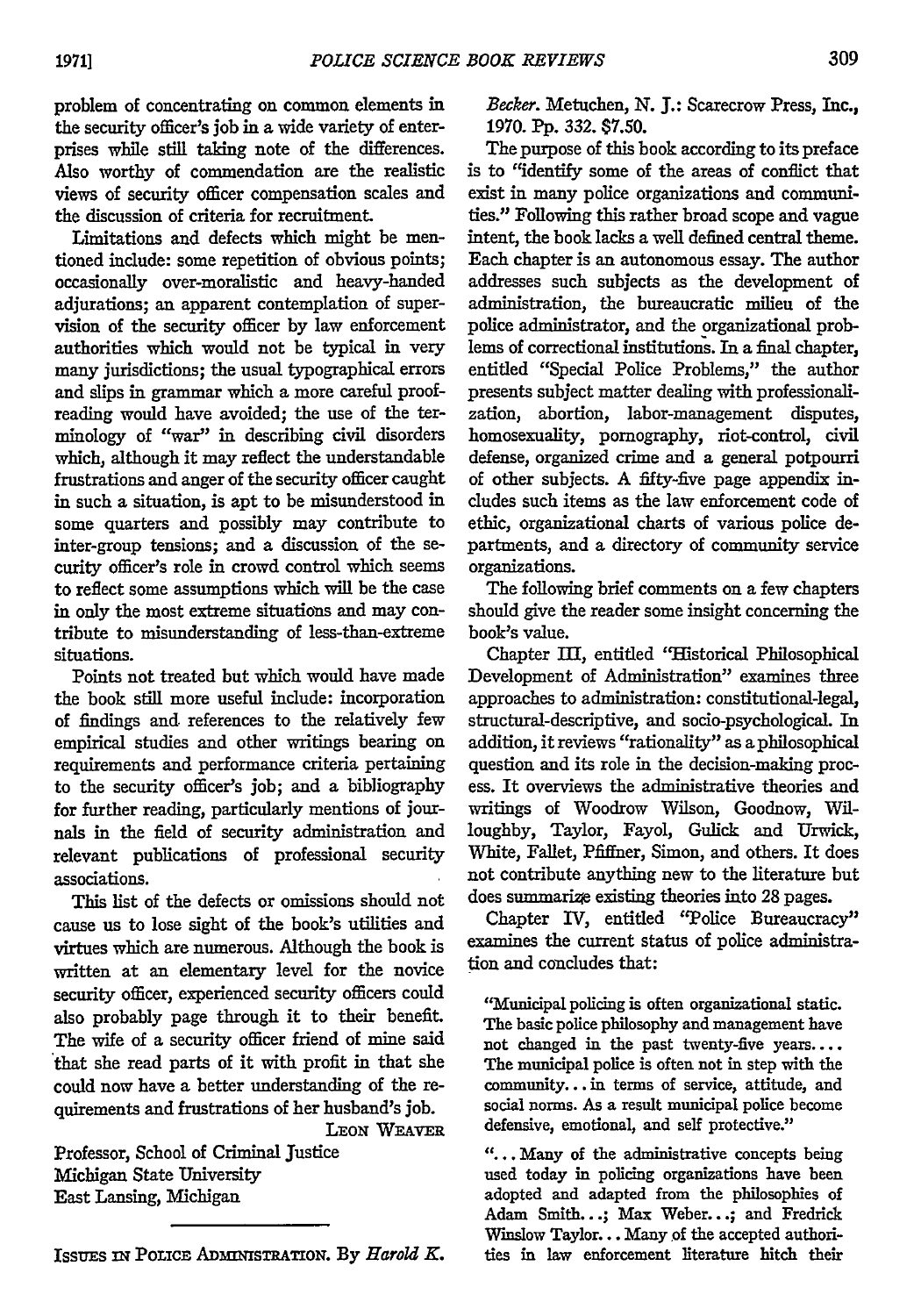wagons to organizational structure and administration procedures in the traditional view of management...."

**"...** It is no longer practical to use nineteen century concepts in dealing with municipal police organization any more than it is practical to use nineteen century expertise in solving crimes...."

Chapter V, entitled "Police Personnel," is a very traditional treatment of the subject. It presents a survey of existing personnel approaches in a style which closely resembles a college senior's term paper analysis of the area.

Chapter VI, "Community Relations and Change," discusses this very significant problem in six pages. The quality and depth of the analysis of this problem is proportionate to the quantity of space taken to discuss it-very low.

Chapter VII, **"A** Review of Correction: Analysis and Change," examines juvenile detention, probation, institutions and after care; and an adult model including probation, institution, and parole. Homons model for organizational analysis is applied throughout.

Chapter VIII, "Special Police Problems" presents numerous problems **by** listing factual statements in lecture-note style under a general heading. For example, under the topic of "Homosexuality" there are **16** entries constituting just over three pages of material. **By** way of illustration, entry **13** states: "Men who remain permanently homosexual amount to no more than 5%, whereas **50%** of homosexual men never give way to their impulses." While it is doubtful that the material itself will have extensive value because of lack of depth, the footnotes provided may serve as a tool for further study.

The primary shortcoming of the book is its cursory, sometimes simplistic, treatment of major problems. Some valuable ideas and concepts are examined, but they suffer from being poorly organized and surrounded **by** irrelevancies. It is **highly** doubtful that meaningful use can be made of this book. It will surely take its place beside far too many other books in the criminal justicelaw enforcement discipline, that are too broad and encyclopedic for concentrated study, yet too shallow and superficial to function as reference works.

JAMES L. LEGRANDE Assoc. Prof., School of Criminal Justice Michigan State University East Lansing, Michigan

**UPGRADING THE AMERICAN POLICE: EDUCATION AND** TRAINING *FOR* **BETTER** LAW ENFORCEMENT. By Charles *B. Saunders, Jr.* Washington, D.C. The Brookings Institution, 1970. Pp. 182. \$5.95. Sir Robert Peel when he introduced his Metro-

politan Police Act in 1829 set forth among other fundamental principles that the securing and training of the proper persons is at the root of efficiency. Perhaps, because as its title states, the book deals with upgrading the American police, the non-American Peel was among the very few authorities not cited in this scholarly treatise. The book does show that from Raymond B. Fosdick in 1920 to the President's Commission on Law Enforcement and Administration of Justice, every informed observer to the present has agreed that to achieve more effective and fairer law enforcement the quality and secondarily the quantity of police manpower must be improved. The author ,says it again, pointing out that recommendations to improve police personnel have been ignored in the past and appear to be ignored now.

One purpose of the book is to stimulate some action where it would do the most good. The author begins by analyzing the role of the police both from the point of view of the typical citizen and from that of the insider who knows what it's really like. He describes the significant difference between 'law enforcement" and "peacekeeping", the use of discretion in applying the broad latitude of largely unofficial sanctions in keeping public order, in keeping non-criminal conduct from becoming criminal. He shows how police work is capable of assuming the stature of a profession with imposition of appropriate standards of education and training on regional and national levels.

The author then discusses the shortage of police manpower from standpoints both of sheer numbers but more particularly of quality of present and aspiring policemen. He shows that the problem is not only one of attracting and screening applicants and evaluating probationary policemen, but also one of justifying the need for more men and higher standards. The author makes an effort to justify a need for higher education for policemen, but equivocates by implying that since it is required of occupations involving lesser demands upon the individual, it follows it should be required of police. He presents realistic descriptions of the role of existing programs on the various levels of higher education and their status in academia.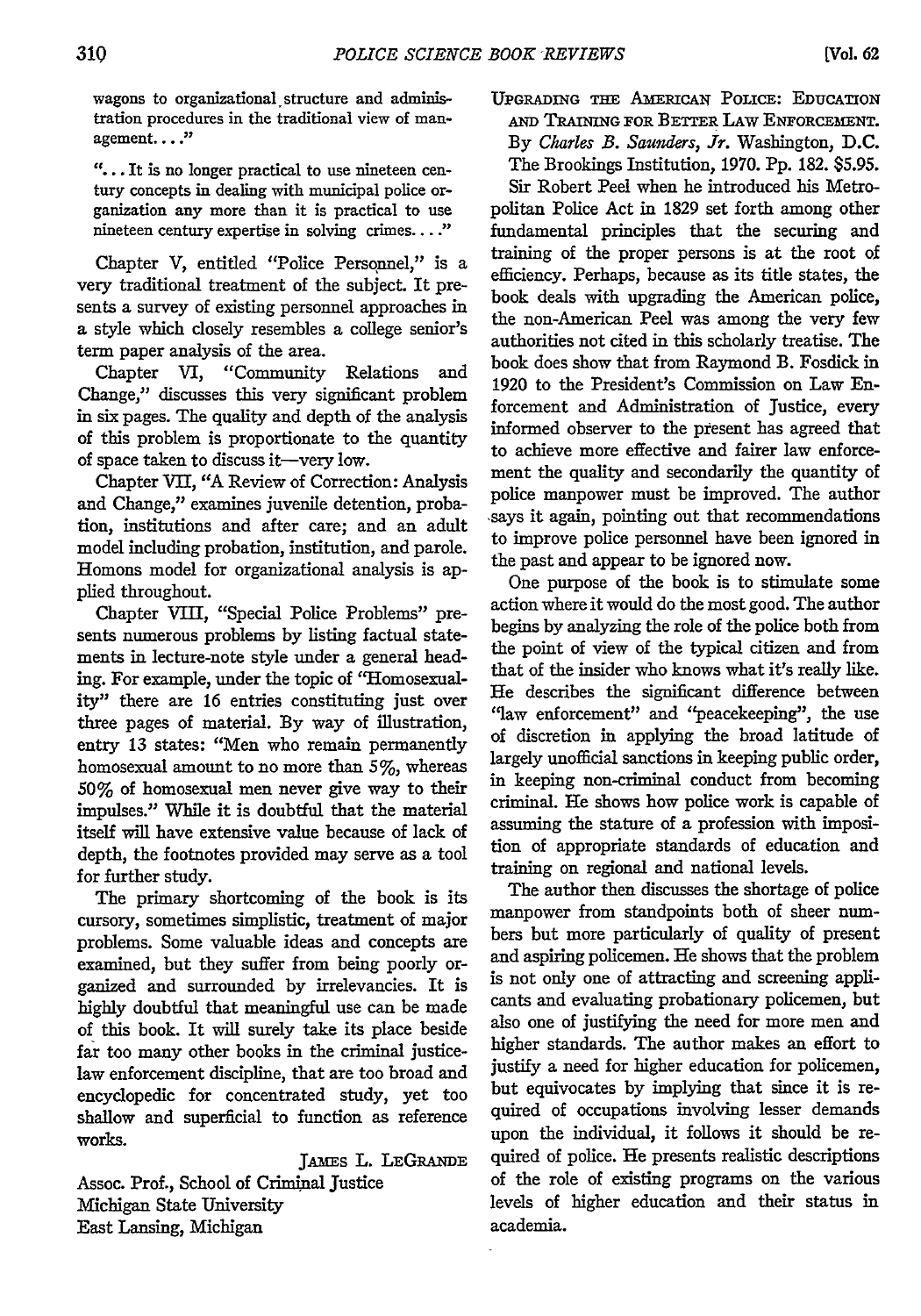He paints a rather depressing picture of the level or lack of entry-level and in-service training of the average police agency in this country. It is important to note that throughout the book he states that there are police departments that have high entry standards and excellent recruit and inservice training, but that they are relatively few. He writes about the need for standards for training, because although many states have established some, there is little uniformity among those states. He suggests national standards and establishment of national or regional accrediting commissions.

The author discusses the Omnibus Crime Control and Safe Streets Act of **1968,** its purposes and its results to date. He appears to view it from the standpoint of what it should have done and what it did do.

The author identifies problems, analyzes them, describes what has been done to solve them, and in the final chapter advances his proposals for possible solutions through Federal legislation and funding. With the exception of these proposals, there is little said that has not been said before.

However, the book is an excellent compilation of what has been said supported with elaborate documentation **(280** footnotes).

This is a good book for the serious student of Law Enforcement and for the police administrator, training officer, public relations or policecommunity relations officer, and any officer who occasionally speaks before civic and service groups. There is a lot of material which ought to be broadcast. It is a good book for any police careerist who wants to do more for law enforcement than be quietly competent. *Upgrading the American Police* is an excellent book of its type, and although there are ideas to disagree with, one is reduced to nitpicking to find something to criticize. The worst that can be said is that a more imaginative title could have been chosen, one which might have induced a wider audience to pick it up and read it. This book deserves to be read.

IVAN R. POLK

Law Enforcement Department Southern Oregon College Ashland, Oregon